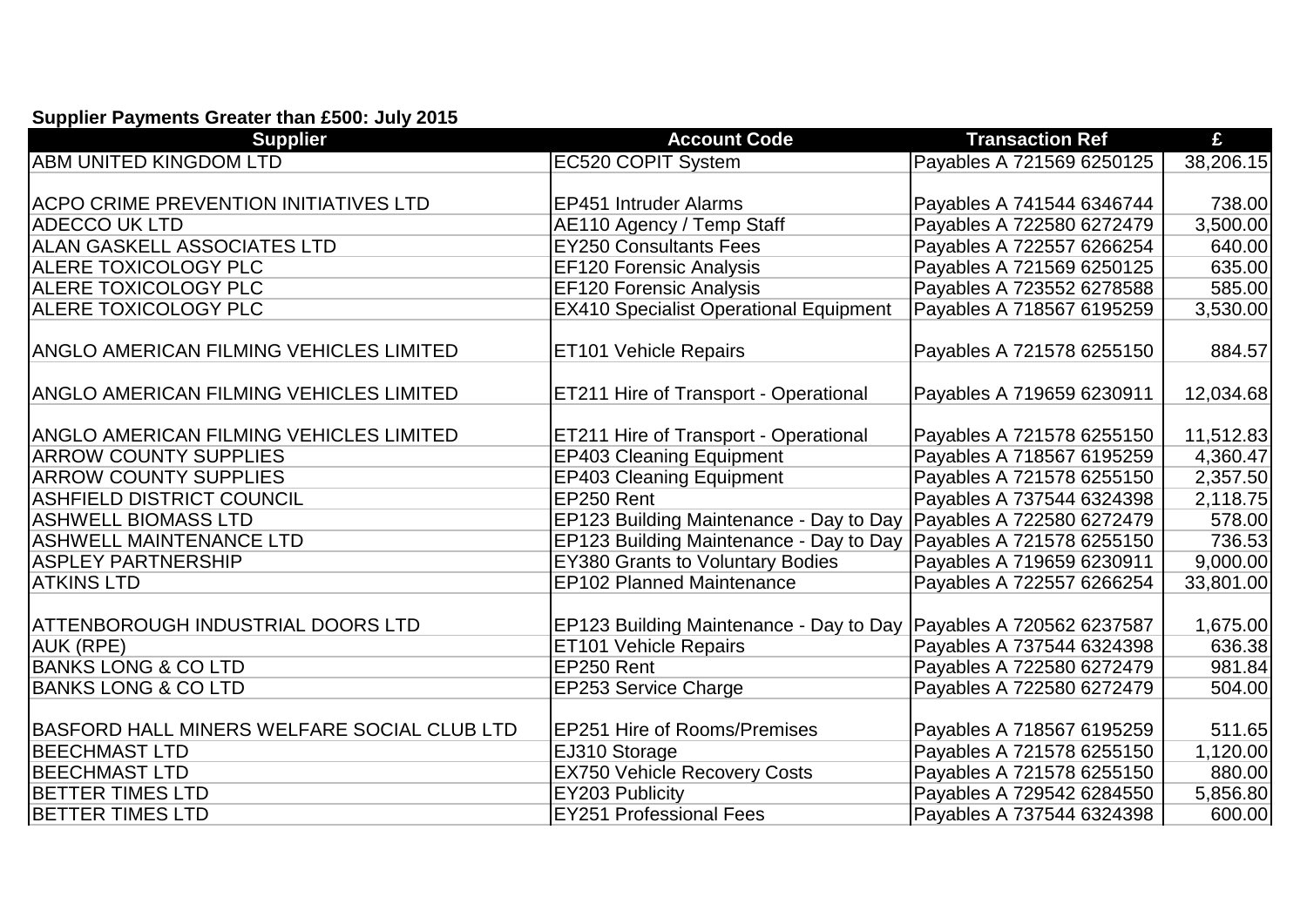|                                         | ED111 Detained Persons - Meals /        |                           |            |
|-----------------------------------------|-----------------------------------------|---------------------------|------------|
| <b>BIDVEST FOODSERVICE</b>              | <b>Refreshments</b>                     | Payables A 719606 6223987 | 7,652.52   |
| <b>BIDVEST FOODSERVICE</b>              | <b>EX652 Other Operational Expenses</b> | Payables A 721569 6250125 | 2,105.10   |
| <b>BIDVEST FOODSERVICE</b>              | <b>EX652 Other Operational Expenses</b> | Payables A 734545 6318494 | 3,119.18   |
| <b>BIFFA WASTE SERVICES</b>             | EP350 Waste Disposal                    | Payables A 719561 6212577 | 1,678.13   |
| <b>BIFFA WASTE SERVICES</b>             | EP350 Waste Disposal                    | Payables A 734545 6318494 | 6,906.68   |
| <b>BIFFA WASTE SERVICES</b>             | EP350 Waste Disposal                    | Payables A 737544 6324398 | 1,439.14   |
|                                         | EP103 Planned Mechanical & Engineering  |                           |            |
| <b>BIOQUELL UK LTD</b>                  | <b>Works</b>                            | Payables A 723552 6278588 | 840.53     |
| <b>BRIONY BALLARD</b>                   | <b>EY251 Professional Fees</b>          | Payables A 719659 6230911 | 12,500.00  |
| <b>BRITISH GAS BUSINESS</b>             | EP201 Gas                               | Payables A 732562 6312230 | 978.14     |
| <b>BRITISH GAS BUSINESS</b>             | EP202 Electricity                       | Payables A 721569 6250125 | 5,235.48   |
|                                         | EC110 Fixed Telephone Call Charges &    |                           |            |
| <b>BT GLOBAL SERVICES</b>               | Line Rental                             | Payables A 718567 6195259 | 541.66     |
| <b>BT GROUP ENGINEERING SERVICES</b>    | <b>EC420 Network Management</b>         | Payables A 719606 6223987 | 500.00     |
|                                         | EX431 Maintenance/Consumables           |                           |            |
| <b>BUDDILTD</b>                         | <b>Specialist Op Equipment</b>          | Payables A 720562 6237587 | 675.00     |
|                                         | <b>EX431 Maintenance/Consumables</b>    |                           |            |
| <b>BUDDILTD</b>                         | <b>Specialist Op Equipment</b>          | Payables A 743562 6359587 | 675.00     |
| CAPITA BUSINESS SERVICES LIMITED        | EC510 Software - purchase               | Payables A 723552 6278588 | 28,463.14  |
| CAPITA BUSINESS SERVICES LIMITED        | EC511 Software - upgrade                | Payables A 719606 6223987 | 8,460.00   |
| CAPITA BUSINESS SERVICES LIMITED        | EP250 Rent                              | Payables A 719659 6230911 | 107,900.00 |
| <b>CAPITA BUSINESS SERVICES LIMITED</b> | <b>EX330 Other Insurance</b>            | Payables A 721569 6250125 | 10,882.17  |
| <b>CENTRAL CCTV &amp; SECURITY LTD</b>  | EP450 CCTV                              | Payables A 718567 6195259 | 12,505.00  |
| <b>CERTAS ENERGY UK LTD</b>             | ET190 Petrol                            | Payables A 719659 6230911 | 1,930.80   |
| <b>CHANGING LIVES</b>                   | <b>EY380 Grants to Voluntary Bodies</b> | Payables A 741544 6346744 | 15,000.00  |
| <b>CHATBOUT</b>                         | <b>EY380 Grants to Voluntary Bodies</b> | Payables A 742551 6353056 | 15,000.00  |
| <b>CITY PRESS LEEDS LTD</b>             | ER105 Printing                          | Payables A 721569 6250125 | 665.00     |
| <b>CITY PRESS LEEDS LTD</b>             | <b>ER105 Printing</b>                   | Payables A 722580 6272479 | 1,090.00   |
| <b>COLLEGE OF POLICING</b>              | <b>AE320 External Training Courses</b>  | Payables A 721569 6250125 | 2,500.00   |
| <b>COLLEGE OF POLICING</b>              | <b>AE320 External Training Courses</b>  | Payables A 722580 6272479 | 3,419.30   |
| <b>COLLEGE OF POLICING</b>              | <b>AE320 External Training Courses</b>  | Payables A 729542 6284550 | 5,372.00   |
| <b>COLLEGE OF POLICING</b>              | <b>AE320 External Training Courses</b>  | Payables A 732549 6305412 | 750.00     |
| <b>COLLEGE OF POLICING</b>              | <b>AE320 External Training Courses</b>  | Payables A 737544 6324398 | 718.00     |
| <b>COLLEGE OF POLICING</b>              | <b>EY501 Hotel Accommodation</b>        | Payables A 721569 6250125 | 855.00     |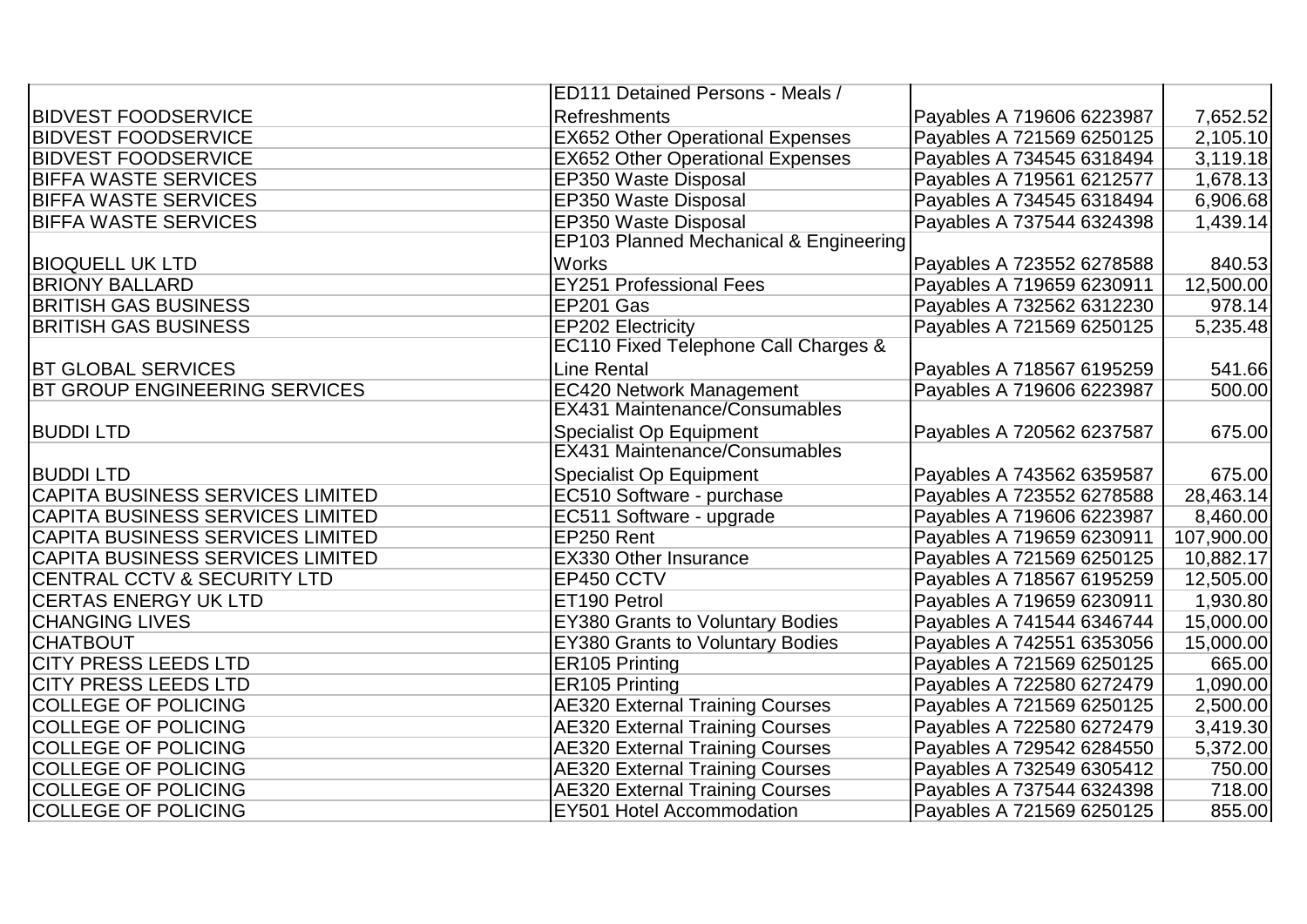| <b>CONFETTI CONSTELLATIONS LTD</b>                                        | <b>EY101 Corporate Hospitality</b>                                   | Payables A 732562 6312230 | 561.66    |
|---------------------------------------------------------------------------|----------------------------------------------------------------------|---------------------------|-----------|
|                                                                           |                                                                      |                           |           |
| CONTRACT DATA RESEARCH LTD (T/A CDR GROUP LTD   EC510 Software - purchase |                                                                      | Payables A 719606 6223987 | 690.00    |
| <b>COONEEN AT WORK LTD</b>                                                | <b>EU111 Clothing &amp; Uniforms</b>                                 | Payables A 742551 6353056 | 833.33    |
| <b>COONEEN AT WORK LTD</b>                                                | EU111 Clothing & Uniforms                                            | Payables A 743562 6359587 | 16,698.38 |
| COONEEN PROTECTION LTD                                                    | EU111 Clothing & Uniforms                                            | Payables A 721569 6250125 | 2,306.00  |
| COONEEN PROTECTION LTD                                                    | EU111 Clothing & Uniforms                                            | Payables A 732549 6305412 | 586.50    |
| <b>CORONA ENERGY</b>                                                      | EP201 Gas                                                            | Payables A 732549 6305412 | 9,666.56  |
| <b>CREATIVE FLAVOURS</b>                                                  | <b>EO110 Contract Catering</b>                                       | Payables A 721569 6250125 | 778.00    |
| <b>CROWN LIFT TRUCKS LTD</b>                                              | <b>EP102 Planned Maintenance</b>                                     | Payables A 734545 6318494 | 678.87    |
| <b>CROWN PET FOODS LTD</b>                                                | EX611 Police Dogs - Feed/kennelling/vets Payables A 718567 6195259   |                           | 859.17    |
| <b>ICROWN PET FOODS LTD</b>                                               | <b>EX652 Other Operational Expenses</b>                              | Payables A 732549 6305412 | 742.90    |
| <b>CUPBROOK LTD</b>                                                       | EX611 Police Dogs - Feed/kennelling/vets   Payables A 721554 6244121 |                           | 2,172.50  |
| <b>CVS (UK) LIMITED</b>                                                   | EX611 Police Dogs - Feed/kennelling/vets   Payables A 718567 6195259 |                           | 1,419.59  |
| <b>CVS (UK) LIMITED</b>                                                   | EX611 Police Dogs - Feed/kennelling/vets Payables A 737544 6324398   |                           | 1,419.59  |
| CYBERSPACE SOLUTIONS LTD                                                  | <b>EY250 Consultants Fees</b>                                        | Payables A 734545 6318494 | 16,853.75 |
| <b>DATA PRO IT LTD</b>                                                    | EC501 Hardware - purchase                                            | Payables A 719606 6223987 | 1,896.00  |
| <b>DR RALPH SAMPSON</b>                                                   | <b>AE514 Other Medical Costs</b>                                     | Payables A 734545 6318494 | 2,805.15  |
| <b>DR RALPH SAMPSON</b>                                                   | <b>AE514 Other Medical Costs</b>                                     | Payables A 737544 6324398 | 1,790.00  |
| <b>DRIVELINE LANDROVER LTD</b>                                            | <b>ET103 Vehicles - Spares</b>                                       | Payables A 718567 6195259 | 3,569.32  |
| <b>IDURHAM UNIVERSITY</b>                                                 | <b>EY251 Professional Fees</b>                                       | Payables A 721569 6250125 | 3,500.00  |
| <b>EDF ENERGY CUSTOMERS PLC</b>                                           | <b>EP202 Electricity</b>                                             | Payables A 720562 6237587 | 11,201.93 |
| <b>EDF ENERGY CUSTOMERS PLC</b>                                           | <b>EP202 Electricity</b>                                             | Payables A 722580 6272479 | 16,927.31 |
| EDF ENERGY CUSTOMERS PLC                                                  | <b>EP202 Electricity</b>                                             | Payables A 737544 6324398 | 1,252.45  |
| <b>EDF ENERGY CUSTOMERS PLC</b>                                           | <b>EP202 Electricity</b>                                             | Payables A 743562 6359587 | 2,530.53  |
|                                                                           |                                                                      |                           |           |
| EDGE TRAINING AND CONSULTANCY LIMITED                                     | <b>AE320 External Training Courses</b>                               | Payables A 742551 6353056 | 5,027.50  |
|                                                                           |                                                                      |                           |           |
| EDUCATIONAL MUNCIPAL EQUIPMENT LTD                                        | <b>EE110 Furniture</b>                                               | Payables A 719606 6223987 | 789.10    |
| ENTERPRISE RENT-A-CAR (UK) LTD                                            | ET211 Hire of Transport - Operational                                | Payables A 718567 6195259 | 1,855.00  |
| ENTERPRISE RENT-A-CAR (UK) LTD                                            | ET211 Hire of Transport - Operational                                | Payables A 739545 6330508 | 2,198.00  |
| ENTERPRISE RENT-A-CAR (UK) LTD                                            | ET211 Hire of Transport - Operational                                | Payables A 741544 6346744 | 2,907.16  |
|                                                                           |                                                                      |                           |           |
| <b>ENVIRONMENTAL SCIENTIFICS GROUP LIMITED</b>                            | <b>EF120 Forensic Analysis</b>                                       | Payables A 720562 6237587 | 6,736.20  |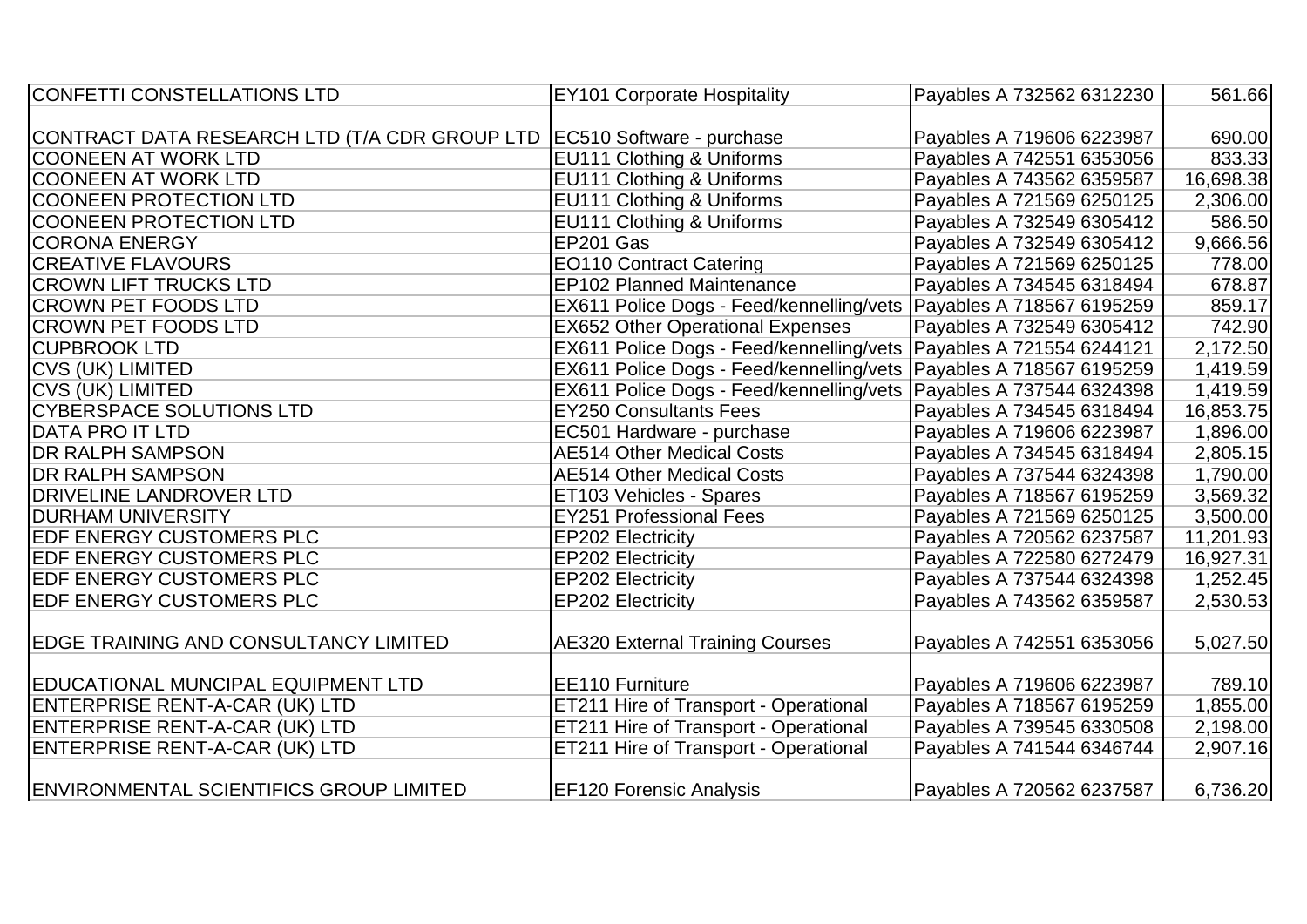| ENVIRONMENTAL SCIENTIFICS GROUP LIMITED        | <b>EF120 Forensic Analysis</b>                                    | Payables A 721569 6250125 | 1,765.80   |
|------------------------------------------------|-------------------------------------------------------------------|---------------------------|------------|
|                                                |                                                                   |                           |            |
| <b>ENVIRONMENTAL SCIENTIFICS GROUP LIMITED</b> | <b>EF120 Forensic Analysis</b>                                    | Payables A 734545 6318494 | 5,027.08   |
| <b>EPAY LTD</b>                                | <b>EF130 Electronic Forensics</b>                                 | Payables A 719659 6230911 | 3,765.00   |
| <b>EPAY LTD</b>                                | <b>EY251 Professional Fees</b>                                    | Payables A 722580 6272479 | 1,455.00   |
| <b>EPPERSTONE RIFLE RANGE</b>                  | <b>EP202 Electricity</b>                                          | Payables A 718607 6201248 | 980.16     |
| <b>EPS GROUP</b>                               | <b>EP101 Fees Planned</b>                                         | Payables A 721554 6244121 | 508.33     |
| <b>EQUATION NOTTINGHAMSHIRE</b>                | <b>EY380 Grants to Voluntary Bodies</b>                           | Payables A 719606 6223987 | 13,652.00  |
|                                                | EC130 Mobile Phone Call Charges &                                 |                           |            |
| <b>EVERYTHING EVERYWHERE LTD</b>               | <b>Contract Cost</b>                                              | Payables A 737544 6324398 | 2,199.12   |
| <b>FIRE SAFETY SERVICES</b>                    | <b>EP102 Planned Maintenance</b>                                  | Payables A 719561 6212577 | 2,700.03   |
| <b>FIRE SAFETY SERVICES</b>                    | <b>EP121 Reactive Maintenance</b>                                 | Payables A 721554 6244121 | 1,269.57   |
| <b>FIRE SAFETY SERVICES</b>                    | <b>EP150 Fire Equipment &amp; Maintenance</b>                     | Payables A 721554 6244121 | 1,004.20   |
| <b>FWP MECHANICAL LTD</b>                      | <b>EP102 Planned Maintenance</b>                                  | Payables A 732562 6312230 | 4,580.00   |
| <b>FWP MECHANICAL LTD</b>                      | EP123 Building Maintenance - Day to Day Payables A 732549 6305412 |                           | 1,083.07   |
| <b>IG F TOMLINSON BUILDING LTD</b>             | <b>EP102 Planned Maintenance</b>                                  | Payables A 737544 6324398 | 288,738.47 |
|                                                |                                                                   |                           |            |
| G4S FORENSIC AND MEDICAL SERVICES (UK) LTD     | <b>ES110 Police Surgeons / Clinicians</b>                         | Payables A 743588 6365803 | 104,470.50 |
|                                                | <b>EX431 Maintenance/Consumables</b>                              |                           |            |
| <b>G4S MONITORING TECHNOLOGIES LTD</b>         | <b>Specialist Op Equipment</b>                                    | Payables A 723552 6278588 | 9,995.00   |
| <b>GARRAN LOCKERS LTD</b>                      | EP123 Building Maintenance - Day to Day Payables A 721554 6244121 |                           | 969.00     |
| <b>GEDLING BOROUGH COUNCIL</b>                 | EP302 Council Tax                                                 | Payables A 721569 6250125 | 1,641.45   |
| <b>IGENIUS WITHIN LTD</b>                      | <b>AE320 External Training Courses</b>                            | Payables A 719552 6207425 | 960.00     |
| <b>GEO HANSON &amp; SONS HUCKNALL LTD</b>      | EP123 Building Maintenance - Day to Day                           | Payables A 722557 6266254 | 653.88     |
| <b>GEOFF SMITH ASSOCIATES LTD</b>              | <b>EC512 Software Licences</b>                                    | Payables A 721554 6244121 | 10,938.90  |
| <b>GOVNET COMMUNICATIONS</b>                   | <b>AE320 External Training Courses</b>                            | Payables A 718567 6195259 | 791.50     |
| <b>GRG PUBLIC RESOURCES LTD</b>                | <b>EX750 Vehicle Recovery Costs</b>                               | Payables A 718607 6201248 | 10,075.00  |
| <b>GUIDANCE SOFTWARE INC</b>                   | <b>EC512 Software Licences</b>                                    | Payables A 722580 6272479 | 1,447.15   |
| <b>HALFORDS LTD</b>                            | <b>ET103 Vehicles - Spares</b>                                    | Payables A 721569 6250125 | 10,937.50  |
| <b>HALL FUELS</b>                              | <b>ET191 Diesel</b>                                               | Payables A 721569 6250125 | 14,072.44  |
| <b>HALL FUELS</b>                              | <b>ET191 Diesel</b>                                               | Payables A 722580 6272479 | 34,850.59  |
| <b>HALL FUELS</b>                              | <b>ET191 Diesel</b>                                               | Payables A 732549 6305412 | 16,705.80  |
| <b>HALL FUELS</b>                              | <b>IET191 Diesel</b>                                              | Payables A 743562 6359587 | 14,156.17  |
| HANDS FREE COMPUTING LTD                       | <b>AE320 External Training Courses</b>                            | Payables A 719561 6212577 | 1,120.00   |
|                                                |                                                                   |                           |            |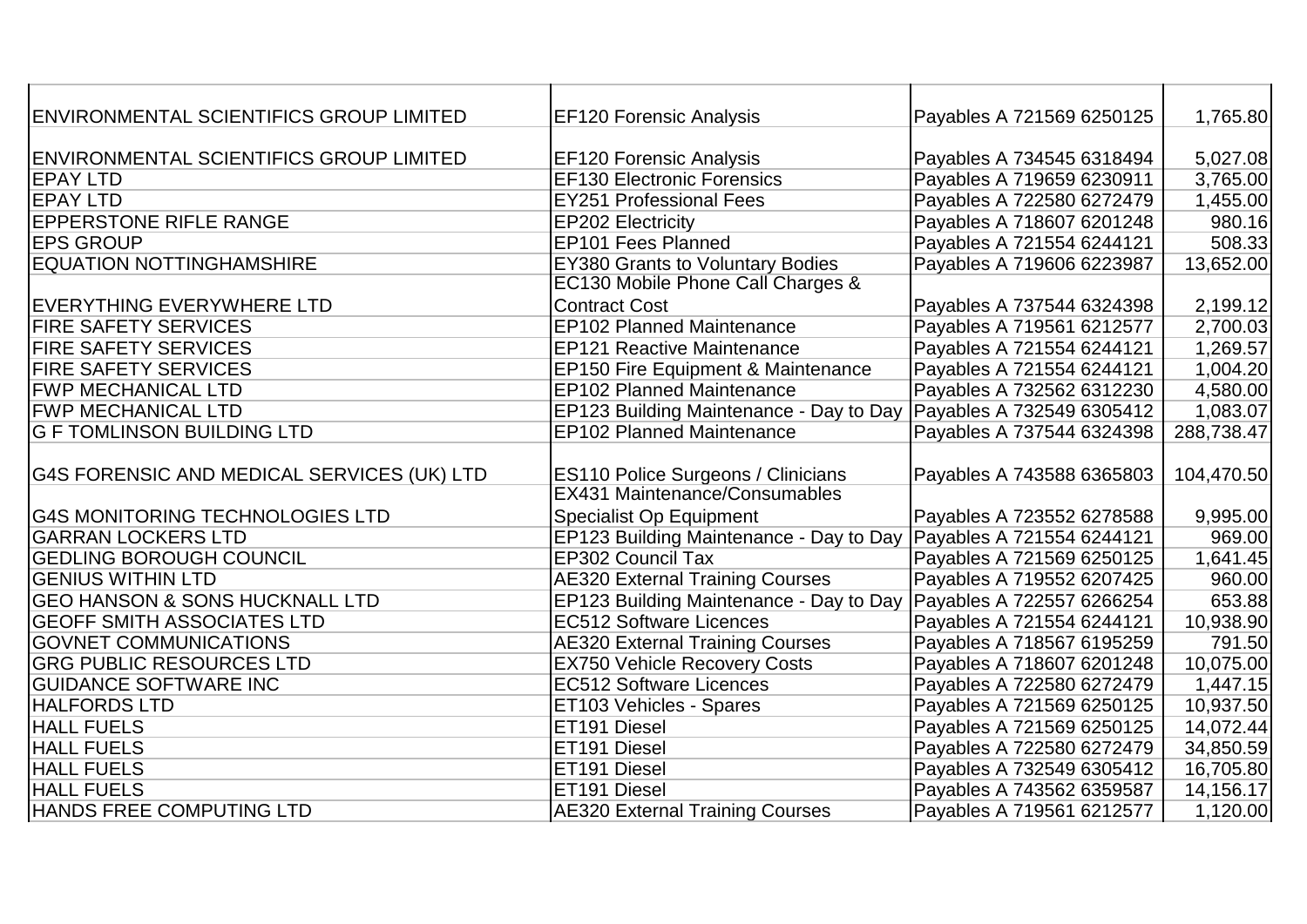| HAYS SPECIALIST RECRUITMENT LTD  | AE110 Agency / Temp Staff                                           | Payables A 718607 6201248 | 778.17    |
|----------------------------------|---------------------------------------------------------------------|---------------------------|-----------|
| HEALTH AND SAFETY EXECUTIVE      | <b>EP453 Other Local Security Costs</b>                             | Payables A 721554 6244121 | 818.40    |
| <b>HEWLETT PACKARD LIMITED</b>   | EC502 Hardware - maintenance                                        | Payables A 718567 6195259 | 3,793.00  |
| <b>HEWLETT PACKARD LIMITED</b>   | EC502 Hardware - maintenance                                        | Payables A 741544 6346744 | 8,566.66  |
| HILTON BODILL (CONSTRUCTION) LTD | <b>EP102 Planned Maintenance</b>                                    | Payables A 718567 6195259 | 71,855.67 |
| HILTON BODILL (CONSTRUCTION) LTD | <b>EP102 Planned Maintenance</b>                                    | Payables A 719552 6207425 | 94,558.56 |
| HILTON BODILL (CONSTRUCTION) LTD | EP123 Building Maintenance - Day to Day   Payables A 742551 6353056 |                           | 10,224.69 |
| <b>HMCTS</b>                     | EP201 Gas                                                           | Payables A 721554 6244121 | 9,211.08  |
| <b>HMCTS</b>                     | <b>EP202 Electricity</b>                                            | Payables A 721554 6244121 | 11,705.49 |
| <b>HMCTS</b>                     | EP205 Water Services / Rates                                        | Payables A 721554 6244121 | 1,102.00  |
| <b>HMCTS</b>                     | <b>EX550 Security Services</b>                                      | Payables A 721554 6244121 | 3,853.12  |
| <b>IRON MOUNTAIN (UK) LTD</b>    | EJ310 Storage                                                       | Payables A 719606 6223987 | 3,253.53  |
| <b>IRON MOUNTAIN (UK) LTD</b>    | EJ310 Storage                                                       | Payables A 734545 6318494 | 3,332.90  |
| <b>IWS</b>                       | EP205 Water Services / Rates                                        | Payables A 737544 6324398 | 3,097.05  |
| <b>J P FRENCH ASSOCIATES</b>     | <b>ES140 Doctors Statements</b>                                     | Payables A 732562 6312230 | 1,200.00  |
|                                  | <b>EX431 Maintenance/Consumables</b>                                |                           |           |
| <b>JNE SECURITY LTD</b>          | <b>Specialist Op Equipment</b>                                      | Payables A 732562 6312230 | 11,096.55 |
| <b>JOHN BEGGS QC</b>             | <b>EY251 Professional Fees</b>                                      | Payables A 719659 6230911 | 8,575.00  |
| <b>JOHN BEGGS TRAINING LTD</b>   | <b>AE320 External Training Courses</b>                              | Payables A 719606 6223987 | 500.00    |
| <b>JOHNSONS APPARELMASTER</b>    | <b>ED112 Detained Persons - Clothing</b>                            | Payables A 721578 6255150 | 825.38    |
| KCH GARDEN SQUARE                | <b>EX901 Legal Costs</b>                                            | Payables A 742551 6353056 | 1,050.00  |
| KCH GARDEN SQUARE                | <b>EY251 Professional Fees</b>                                      | Payables A 722580 6272479 | 500.00    |
| <b>KELWAY LTD</b>                | <b>EC410 Network Services</b>                                       | Payables A 722580 6272479 | 1,398.00  |
| <b>KELWAY LTD</b>                | EC501 Hardware - purchase                                           | Payables A 721578 6255150 | 1,289.54  |
| <b>KELWAY LTD</b>                | <b>EC590 Other IT Costs</b>                                         | Payables A 721569 6250125 | 2,739.96  |
| <b>KELWAY LTD</b>                | <b>EC590 Other IT Costs</b>                                         | Payables A 721578 6255150 | 2,037.12  |
| <b>KEY FORENSIC SERVICES LTD</b> | <b>EF120 Forensic Analysis</b>                                      | Payables A 732549 6305412 | 57,954.57 |
| <b>KEY FORENSIC SERVICES LTD</b> | <b>EF120 Forensic Analysis</b>                                      | Payables A 742551 6353056 | 38,314.22 |
| <b>KIT DESIGN LTD</b>            | EU111 Clothing & Uniforms                                           | Payables A 718567 6195259 | 505.00    |
| KUSTOM GARAGE EQUIPMENT LTD      | <b>EY250 Consultants Fees</b>                                       | Payables A 722580 6272479 | 4,998.25  |
| LAMBERT SMITH HAMPTON LTD        | <b>EY251 Professional Fees</b>                                      | Payables A 732562 6312230 | 2,530.00  |
| LANDESK INTERNATIONAL LTD        | <b>EC512 Software Licences</b>                                      | Payables A 732562 6312230 | 4,880.00  |
| <b>LANGUAGE LINE SOLUTIONS</b>   | EL130 Language line                                                 | Payables A 732562 6312230 | 4,559.40  |
| <b>LAURENCE CLARKE LTD</b>       | <b>EY251 Professional Fees</b>                                      | Payables A 721554 6244121 | 587.10    |
| <b>LGC LTD</b>                   | <b>EF120 Forensic Analysis</b>                                      | Payables A 731545 6288976 | 8,292.78  |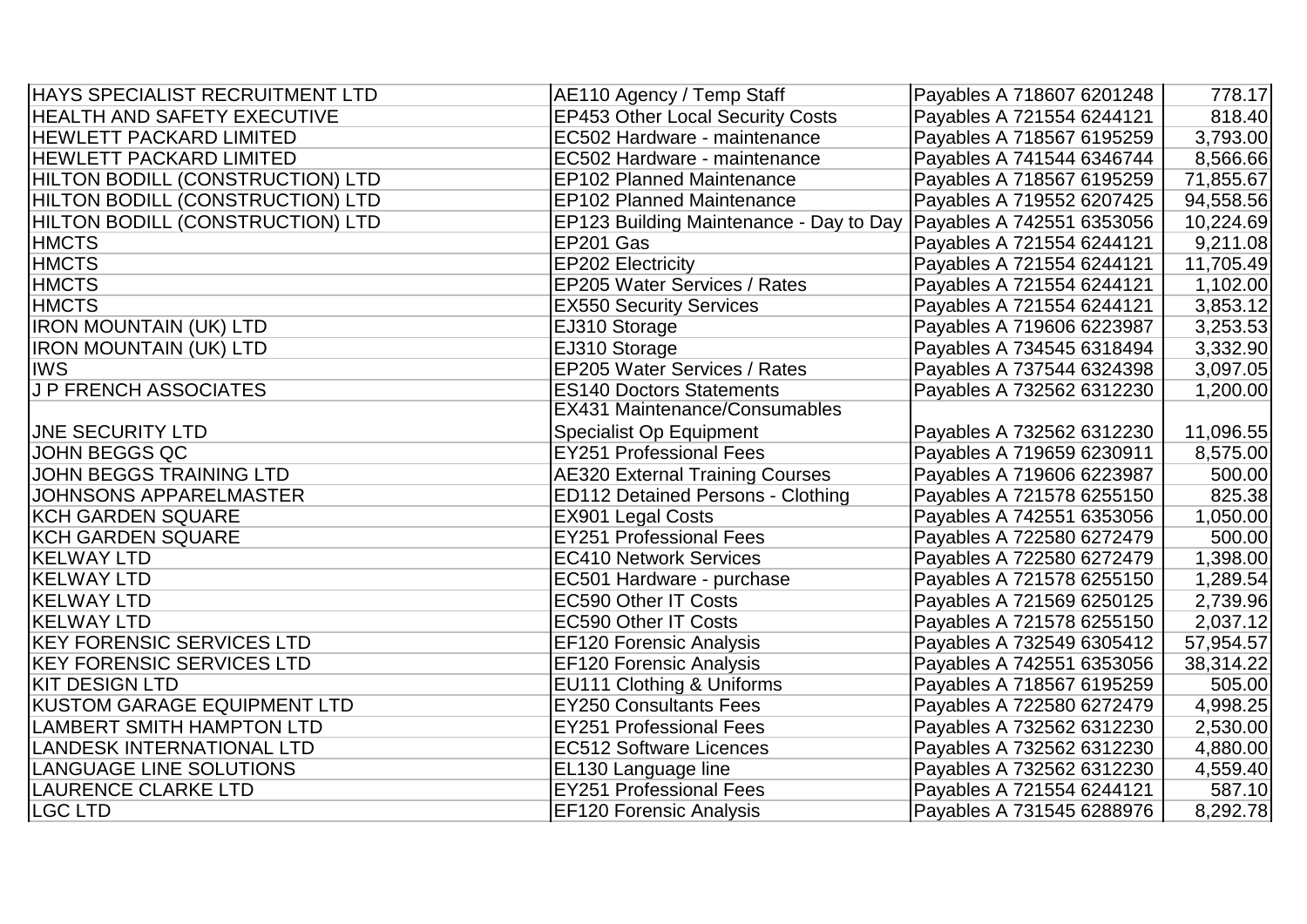| LGC LTD                                           | <b>EF120 Forensic Analysis</b>                                      | Payables A 734545 6318494 | 6,372.88  |
|---------------------------------------------------|---------------------------------------------------------------------|---------------------------|-----------|
| <b>LGC LTD</b>                                    | <b>EF120 Forensic Analysis</b>                                      | Payables A 743562 6359587 | 15,028.70 |
| <b>LOCAL WORLD LTD</b>                            | EY203 Publicity                                                     | Payables A 722580 6272479 | 3,568.00  |
| <b>LYCAMOBILE UK LTD</b>                          | <b>EF130 Electronic Forensics</b>                                   | Payables A 734545 6318494 | 919.00    |
| <b>LYRECO OFFICE PRODUCTS</b>                     | ER101 Stationery & Office Consumables                               | Payables A 718567 6195259 | 2,883.89  |
| <b>LYRECO OFFICE PRODUCTS</b>                     | <b>ER101 Stationery &amp; Office Consumables</b>                    | Payables A 732549 6305412 | 1,122.80  |
| <b>LYRECO OFFICE PRODUCTS</b>                     | <b>ER101 Stationery &amp; Office Consumables</b>                    | Payables A 737544 6324398 | 826.66    |
| <b>LYRECO OFFICE PRODUCTS</b>                     | <b>ER101 Stationery &amp; Office Consumables</b>                    | Payables A 742551 6353056 | 739.16    |
| <b>LYRECO OFFICE PRODUCTS</b>                     | <b>ER104 Paper (Photocopiers &amp; Printers)</b>                    | Payables A 742551 6353056 | 1,029.29  |
| <b>MACILDOWIE ASSOCIATES LTD</b>                  | AE110 Agency / Temp Staff                                           | Payables A 718607 6201248 | 2,923.95  |
| <b>MACILDOWIE ASSOCIATES LTD</b>                  | AE110 Agency / Temp Staff                                           | Payables A 729542 6284550 | 9,183.56  |
| <b>MACILDOWIE ASSOCIATES LTD</b>                  | AE110 Agency / Temp Staff                                           | Payables A 732562 6312230 | 12,596.00 |
| <b>MACILDOWIE ASSOCIATES LTD</b>                  | AE110 Agency / Temp Staff                                           | Payables A 734545 6318494 | 2,474.09  |
| <b>MACILDOWIE ASSOCIATES LTD</b>                  | AE110 Agency / Temp Staff                                           | Payables A 737544 6324398 | 616.88    |
| <b>MACOI LTD</b>                                  | EE110 Furniture                                                     | Payables A 719659 6230911 | 3,677.72  |
| MANSFIELD BID COMPANY LTD                         | EJ190 Other Partnerships                                            | Payables A 719606 6223987 | 10,000.00 |
| MANSFIELD REFRIGERATION & AIR COND CO LTD         | <b>EP121 Reactive Maintenance</b>                                   | Payables A 732549 6305412 | 3,871.00  |
| MANSFIELD REFRIGERATION & AIR COND CO LTD         | EP123 Building Maintenance - Day to Day   Payables A 721569 6250125 |                           | 972.00    |
| MANSFIELD REFRIGERATION & AIR COND CO LTD         | EP123 Building Maintenance - Day to Day   Payables A 731545 6288976 |                           | 652.40    |
| <b>IMAYORS OFFICE FOR POLICING &amp; CRIME</b>    | <b>AE360 Conference &amp; Seminar Fees</b>                          | Payables A 718567 6195259 | 1,680.00  |
| <b>IMAYORS OFFICE FOR POLICING &amp; CRIME</b>    | <b>AE360 Conference &amp; Seminar Fees</b>                          | Payables A 722580 6272479 | 2,380.00  |
| <b>IMETHODS ADVISORY LTD</b>                      | <b>EY251 Professional Fees</b>                                      | Payables A 718567 6195259 | 23,125.00 |
| <b>METHODS ADVISORY LTD</b>                       | <b>EY251 Professional Fees</b>                                      | Payables A 721554 6244121 | 11,000.00 |
| <b>METHODS ADVISORY LTD</b>                       | <b>EY251 Professional Fees</b>                                      | Payables A 732562 6312230 | 7,500.00  |
| <b>MICHAEL PAGE RECRUITMENT LTD</b>               | AE110 Agency / Temp Staff                                           | Payables A 721569 6250125 | 43,326.38 |
| <b>MICRO SYSTEMATION LTD</b>                      | <b>EC512 Software Licences</b>                                      | Payables A 719606 6223987 | 26,566.94 |
| <b>IMISTERTON PARISH COUNCIL</b>                  | EP253 Service Charge                                                | Payables A 732562 6312230 | 835.90    |
| <b>IMITIE CLEANING &amp; SUPPORT SERVICES LTD</b> | <b>EP401 Contract Cleaning</b>                                      | Payables A 721569 6250125 | 49,739.32 |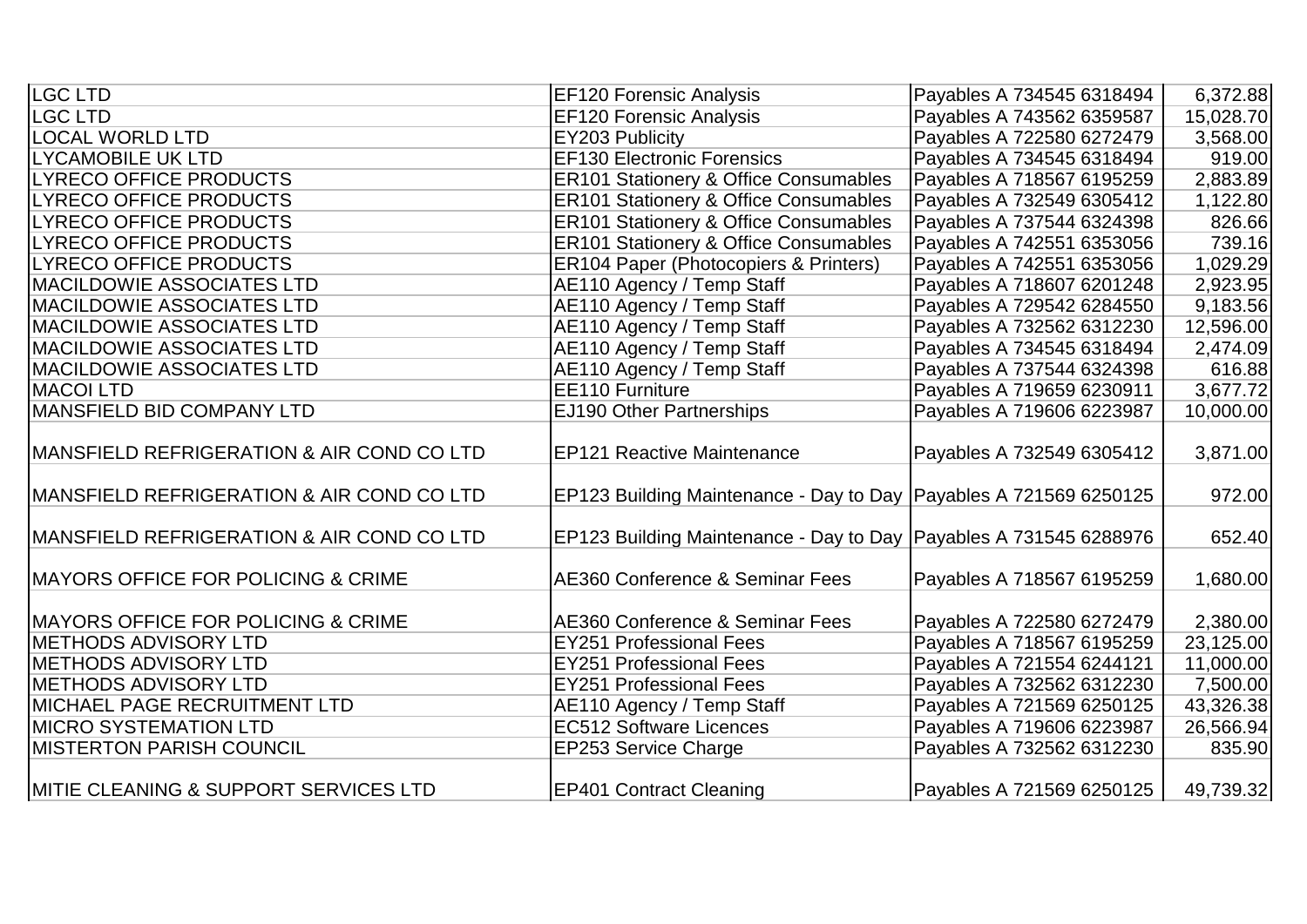| IMITIE CLEANING & SUPPORT SERVICES LTD | <b>EP401 Contract Cleaning</b>          | Payables A 734545 6318494 | 49,739.32 |
|----------------------------------------|-----------------------------------------|---------------------------|-----------|
| <b>IMIVEN LTD</b>                      | EP250 Rent                              | Payables A 718567 6195259 | 86,822.35 |
| <b>MIVEN LTD</b>                       | <b>EP253 Service Charge</b>             | Payables A 722557 6266254 | 86,223.36 |
| <b>MLL TELECOM</b>                     | <b>EC420 Network Management</b>         | Payables A 722580 6272479 | 2,563.50  |
| <b>MLL TELECOM</b>                     | <b>EC420 Network Management</b>         | Payables A 732562 6312230 | 36,694.21 |
| <b>MOJATU FOUNDATION</b>               | <b>EY380 Grants to Voluntary Bodies</b> | Payables A 742551 6353056 | 12,000.00 |
| <b>IMPC SERVICES (UK) LTD</b>          | <b>EP102 Planned Maintenance</b>        | Payables A 721554 6244121 | 1,781.92  |
| <b>MPC SERVICES (UK) LTD</b>           | <b>EX652 Other Operational Expenses</b> | Payables A 743588 6365803 | 1,361.34  |
| IMUKHTAR HUSSAIN QC                    | <b>EX935 Disciplinary Procedure</b>     | Payables A 719606 6223987 | 12,317.60 |
|                                        |                                         |                           |           |
| NATIONAL OFFENDER MANAGEMENT SERVICES  | <b>AE320 External Training Courses</b>  | Payables A 737544 6324398 | 1,000.00  |
| <b>INEMS HEALTHCARE LTD</b>            | <b>EP252 Property Lease Charges</b>     | Payables A 721578 6255150 | 6,546.35  |
| NEOPOST LTD                            | <b>EC310 Postage Costs</b>              | Payables A 718567 6195259 | 682.48    |
| NEOPOST LTD                            | EP253 Service Charge                    | Payables A 718567 6195259 | 2,971.63  |
| <b>NEWTON NOTTINGHAM LLP</b>           | EP250 Rent                              | Payables A 729542 6284550 | 8,550.00  |
| <b>NICE SYSTEMS UK LTD</b>             | <b>EC410 Network Services</b>           | Payables A 732549 6305412 | 25,832.97 |
| <b>NIELSEN CHEMICALS</b>               | <b>EP401 Contract Cleaning</b>          | Payables A 722580 6272479 | 2,455.00  |
| <b>NOBLE KHAN LTD</b>                  | <b>EY390 Specific Grants awarded</b>    | Payables A 741544 6346744 | 15,000.00 |
|                                        | <b>EX431 Maintenance/Consumables</b>    |                           |           |
| NORMANTON SCREENPRINT                  | <b>Specialist Op Equipment</b>          | Payables A 718567 6195259 | 1,495.00  |
| <b>NORRIS CONTRACTING LTD</b>          | <b>EP121 Reactive Maintenance</b>       | Payables A 718567 6195259 | 8,966.00  |
|                                        |                                         |                           |           |
| NORTH PROCUREMENT CONSULTANCY LTD      | AE110 Agency / Temp Staff               | Payables A 718567 6195259 | 3,760.00  |
|                                        |                                         |                           |           |
| NORTH PROCUREMENT CONSULTANCY LTD      | <b>EY250 Consultants Fees</b>           | Payables A 729542 6284550 | 3,995.00  |
|                                        |                                         |                           |           |
| NORTH PROCUREMENT CONSULTANCY LTD      | <b>EY250 Consultants Fees</b>           | Payables A 739545 6330508 | 4,230.00  |
|                                        |                                         |                           |           |
| NORTH PROCUREMENT CONSULTANCY LTD      | <b>EY250 Consultants Fees</b>           | Payables A 741544 6346744 | 1,880.00  |
|                                        | <b>EX431 Maintenance/Consumables</b>    |                           |           |
| NORTHERN DIVER (INT) LTD               | <b>Specialist Op Equipment</b>          | Payables A 720562 6237587 | 597.50    |
|                                        |                                         |                           |           |
| NORTHGATE PUBLIC SERVICES (UK) LTD     | <b>AE320 External Training Courses</b>  | Payables A 718567 6195259 | 1,500.00  |
| NORTHGATE VEHICLE HIRE LTD             | <b>ET101 Vehicle Repairs</b>            | Payables A 721554 6244121 | 744.04    |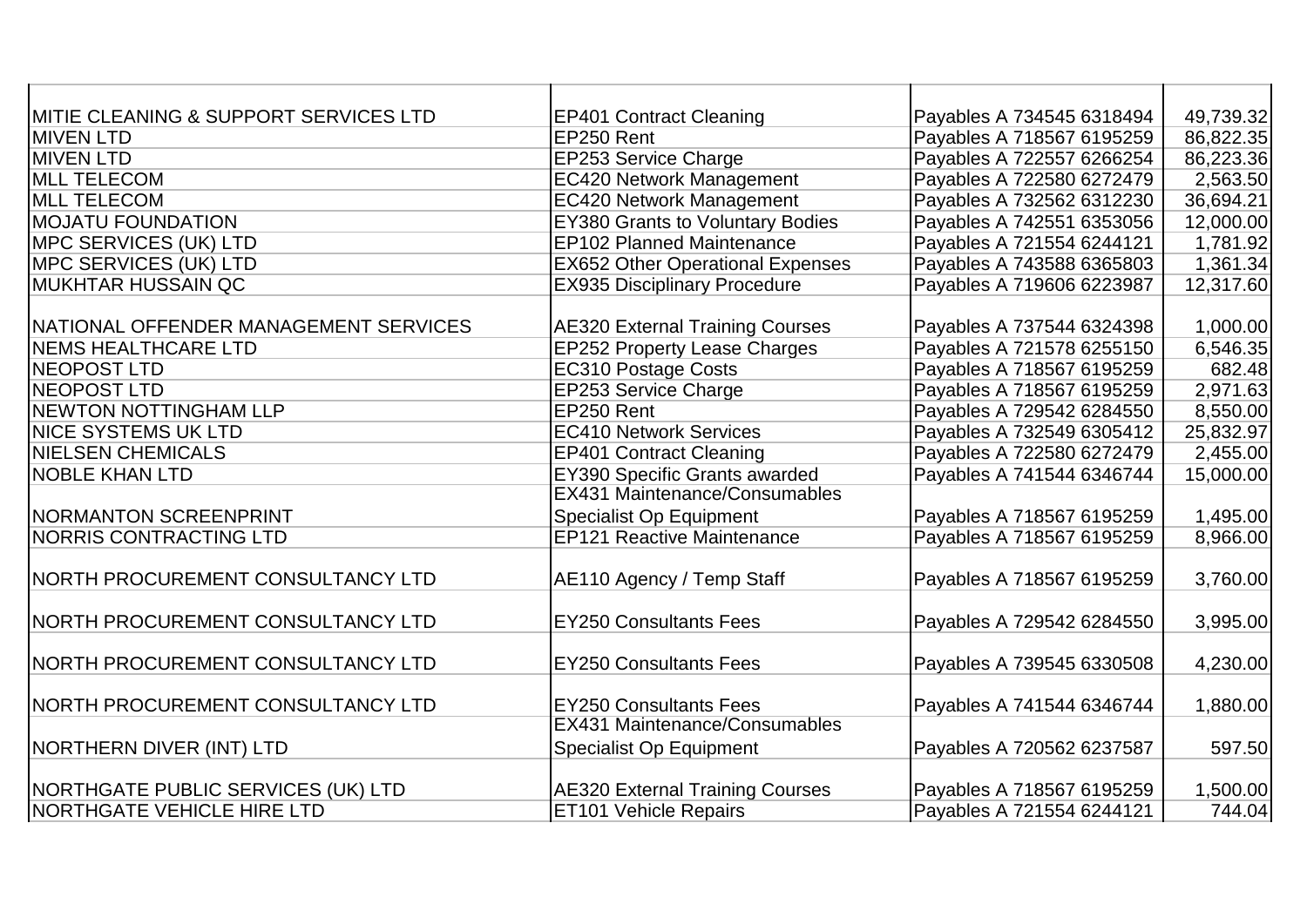| <b>INORTHGATE VEHICLE HIRE LTD</b>                   | ET211 Hire of Transport - Operational         | Payables A 720562 6237587 | 2,294.00   |
|------------------------------------------------------|-----------------------------------------------|---------------------------|------------|
| NOTTINGHAM BID COMPANY LTD                           | EJ190 Other Partnerships                      | Payables A 739545 6330508 | 3,000.00   |
| <b>INOTTINGHAM CITY COUNCIL</b>                      | <b>EJ110 Partnership Projects</b>             | Payables A 721554 6244121 | 60,000.00  |
| <b>INOTTINGHAM CITY COUNCIL</b>                      | EJ130 Young Offenders Teams                   | Payables A 721554 6244121 | 62,470.00  |
| <b>NOTTINGHAM CITY COUNCIL</b>                       | EP253 Service Charge                          | Payables A 737544 6324398 | 116,418.00 |
| <b>NOTTINGHAM CITY COUNCIL</b>                       | <b>EY251 Professional Fees</b>                | Payables A 718567 6195259 | 18,130.00  |
| NOTTINGHAM CITY COUNCIL                              | <b>EY390 Specific Grants awarded</b>          | Payables A 737544 6324398 | 30,857.90  |
|                                                      |                                               |                           |            |
| <b>INOTTINGHAM COMMUNITY &amp; VOLUNTARY SERVICE</b> | <b>EY380 Grants to Voluntary Bodies</b>       | Payables A 741544 6346744 | 3,400.00   |
| <b>INOTTINGHAM PARK ESTATE</b>                       | EP250 Rent                                    | Payables A 718567 6195259 | 720.00     |
| <b>NOTTINGHAMSHIRE COUNTY COUNCIL</b>                | <b>EP101 Fees Planned</b>                     | Payables A 719659 6230911 | 28,922.00  |
| NOTTINGHAMSHIRE COUNTY COUNCIL                       | <b>EY410 Partnership Grants</b>               | Payables A 719659 6230911 | 17,612.00  |
| NOTTINGHAMSHIRE WOMENS AID LTD                       | EY390 Specific Grants awarded                 | Payables A 721569 6250125 | 21,500.00  |
|                                                      |                                               |                           |            |
| NOTTS FIRE & RESCUE SERVICE (TRADING) LTD            | <b>EP150 Fire Equipment &amp; Maintenance</b> | Payables A 729542 6284550 | 884.37     |
|                                                      |                                               |                           |            |
| <b>NOTTS FIRE &amp; RESCUE SERVICE (TRADING) LTD</b> | EP250 Rent                                    | Payables A 737544 6324398 | 3,750.00   |
| <b>NSEP CIC</b>                                      | <b>EC512 Software Licences</b>                | Payables A 719606 6223987 | 125,999.78 |
| <b>ORCHID CELLMARK LTD</b>                           | EF150 DNA Sampling                            | Payables A 729542 6284550 | 6,157.00   |
| <b>ORCHID CELLMARK LTD</b>                           | EF150 DNA Sampling                            | Payables A 732549 6305412 | 17,972.50  |
| <b>ORCHID CELLMARK LTD</b>                           | EF150 DNA Sampling                            | Payables A 739545 6330508 | 15,131.50  |
| <b>ORRELL ASSOCIATES LTD</b>                         | <b>EY250 Consultants Fees</b>                 | Payables A 732549 6305412 | 6,257.20   |
| <b>ORRELL ASSOCIATES LTD</b>                         | <b>EY250 Consultants Fees</b>                 | Payables A 737544 6324398 | 5,518.80   |
|                                                      | EC130 Mobile Phone Call Charges &             |                           |            |
| <b>PAYPOINT PLC</b>                                  | <b>Contract Cost</b>                          | Payables A 734545 6318494 | 675.00     |
| <b>PAYPOINT PLC</b>                                  | <b>EY251 Professional Fees</b>                | Payables A 721578 6255150 | 1,575.00   |
| <b>PINK ELEPHANT EMEA LTD</b>                        | <b>EY250 Consultants Fees</b>                 | Payables A 718567 6195259 | 2,925.00   |
|                                                      |                                               |                           |            |
| POLICE AND CRIME COMMISSIONER FOR CHESHIRE           | EC511 Software - upgrade                      | Payables A 718567 6195259 | 9,536.27   |
|                                                      |                                               |                           |            |
| POLICE AND CRIME COMMISSIONER FOR CHESHIRE           | <b>EJ190 Other Partnerships</b>               | Payables A 731545 6288976 | 935.63     |
|                                                      |                                               |                           |            |
| POLICE AND CRIME COMMISSIONER FOR DERBYSHIRE         | <b>EJ190 Other Partnerships</b>               | Payables A 718567 6195259 | 18,723.65  |
|                                                      |                                               |                           |            |
| POLICE AND CRIME COMMISSIONER FOR DERBYSHIRE         | <b>EY251 Professional Fees</b>                | Payables A 718567 6195259 | 6,119.90   |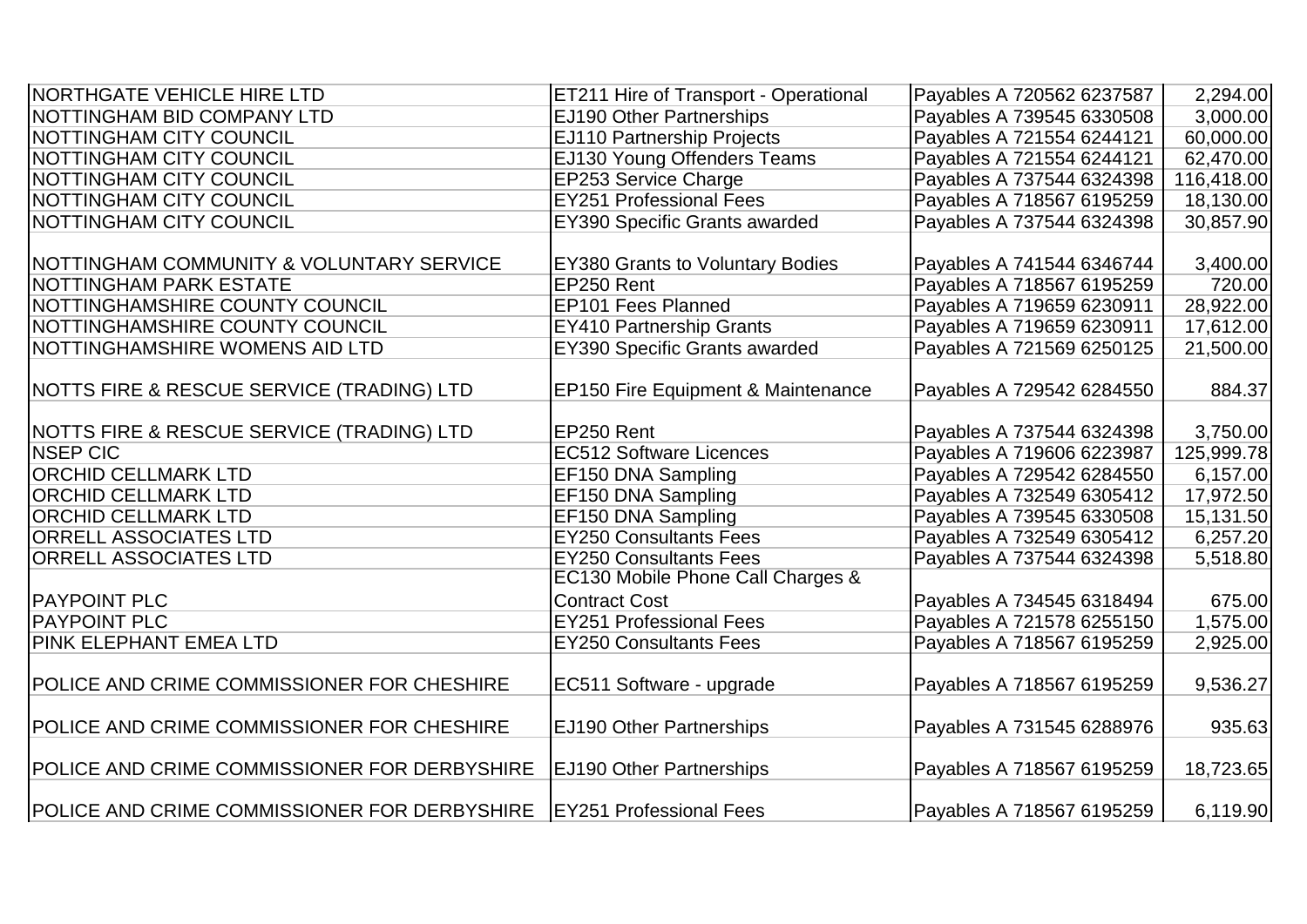| POLICE AND CRIME COMMISSIONER FOR HAMPSHIRE | <b>EJ190 Other Partnerships</b>         | Payables A 721569 6250125 | 6,015.97  |
|---------------------------------------------|-----------------------------------------|---------------------------|-----------|
| POLICE AND CRIME COMMISSIONER FOR           |                                         |                           |           |
| <b>LEICESTERSHIRE</b>                       | <b>AE320 External Training Courses</b>  | Payables A 732549 6305412 | 900.00    |
| POLICE AND CRIME COMMISSIONER FOR           |                                         |                           |           |
| <b>LEICESTERSHIRE</b>                       | <b>EC420 Network Management</b>         | Payables A 721569 6250125 | 10,261.00 |
| POLICE AND CRIME COMMISSIONER FOR           |                                         |                           |           |
| <b>LEICESTERSHIRE</b>                       | <b>EC490 Other Network Costs</b>        | Payables A 721578 6255150 | 40,107.67 |
| POLICE AND CRIME COMMISSIONER FOR           |                                         |                           |           |
| <b>LEICESTERSHIRE</b>                       | <b>EX652 Other Operational Expenses</b> | Payables A 721578 6255150 | 3,120.00  |
| <b>PROACTIS GROUP LTD</b>                   | <b>EY150 Subscriptions</b>              | Payables A 732562 6312230 | 5,750.00  |
|                                             |                                         |                           |           |
| QUBE VOCATIONAL DEVELOPMENT LTD             | <b>AE320 External Training Courses</b>  | Payables A 742551 6353056 | 1,350.00  |
| RATCLIFFE FERNLEY MEDIA LTD                 | EY203 Publicity                         | Payables A 742551 6353056 | 3,147.00  |
|                                             |                                         |                           |           |
| <b>RECOVERY MANAGEMENT SERVICES LTD</b>     | <b>EX750 Vehicle Recovery Costs</b>     | Payables A 743562 6359587 | 14,477.50 |
| <b>REED ELSEVIER (UK) LIMITED</b>           | <b>AE350 Training Materials</b>         | Payables A 739545 6330508 | 1,325.95  |
| REED SPECIALIST RECRUITMENT LTD             | AE110 Agency / Temp Staff               | Payables A 721578 6255150 | 19,454.75 |
| <b>REED SPECIALIST RECRUITMENT LTD</b>      | AE110 Agency / Temp Staff               | Payables A 722580 6272479 | 15,519.47 |
| REED SPECIALIST RECRUITMENT LTD             | AE110 Agency / Temp Staff               | Payables A 723552 6278588 | 45,763.48 |
| <b>REED SPECIALIST RECRUITMENT LTD</b>      | AE110 Agency / Temp Staff               | Payables A 732549 6305412 | 5,250.00  |
| REED SPECIALIST RECRUITMENT LTD             | AE110 Agency / Temp Staff               | Payables A 737544 6324398 | 5,250.00  |
| REED SPECIALIST RECRUITMENT LTD             | AE110 Agency / Temp Staff               | Payables A 742551 6353056 | 5,275.00  |
| REMEDI                                      | <b>EY380 Grants to Voluntary Bodies</b> | Payables A 729542 6284550 | 19,324.00 |
| REMEDI                                      | <b>EY380 Grants to Voluntary Bodies</b> | Payables A 732549 6305412 | 21,151.67 |
| <b>REMEDI</b>                               | <b>EY380 Grants to Voluntary Bodies</b> | Payables A 732562 6312230 | 15,925.50 |
| <b>RICHFORD MOTOR SERVICES LTD</b>          | <b>EX750 Vehicle Recovery Costs</b>     | Payables A 741544 6346744 | 2,312.50  |
| RICHFORD MOTOR SERVICES LTD                 | <b>EX750 Vehicle Recovery Costs</b>     | Payables A 742551 6353056 | 4,992.50  |
| <b>ROC SEARCH LTD</b>                       | AS110 Police Staff - Basic Pay          | Payables A 732549 6305412 | 7,241.46  |
| <b>ROYAL MAIL GROUP PLC</b>                 | <b>EC310 Postage Costs</b>              | Payables A 719561 6212577 | 6,199.89  |
| <b>ROYAL MAIL GROUP PLC</b>                 | <b>EC310 Postage Costs</b>              | Payables A 729542 6284550 | 740.26    |
| <b>IRUSHCLIFFE BOROUGH COUNCIL</b>          | AE110 Agency / Temp Staff               | Payables A 718567 6195259 | 5,563.20  |
| <b>SAFE &amp; SOUND SECURITY SYSTEMS</b>    | <b>EF130 Electronic Forensics</b>       | Payables A 739545 6330508 | 2,760.00  |
| <b>SAP (UK) LTD</b>                         | <b>EC512 Software Licences</b>          | Payables A 732562 6312230 | 2,833.60  |
| <b>SBL LTD</b>                              | <b>EC512 Software Licences</b>          | Payables A 719552 6207425 | 13,017.51 |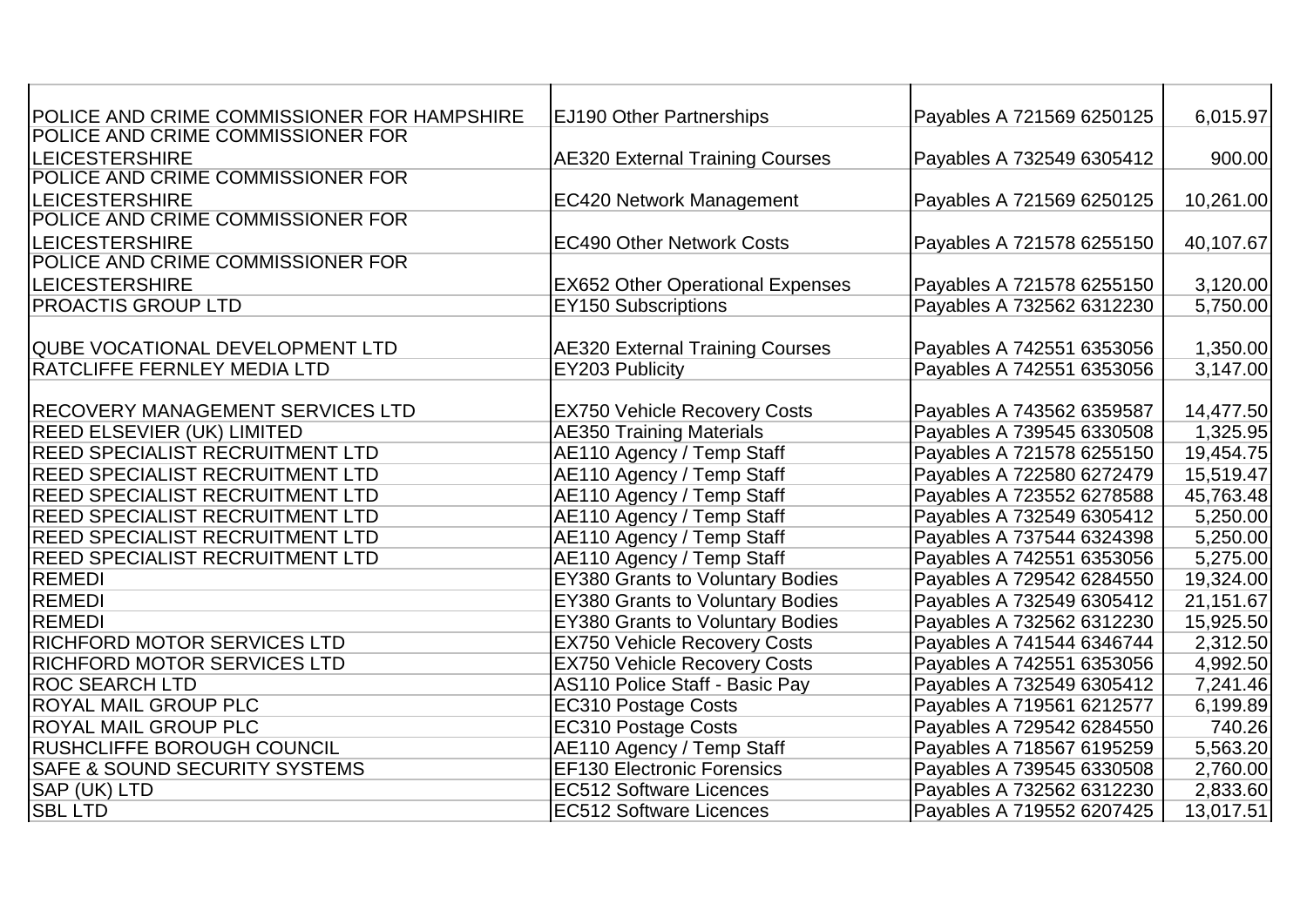| <b>SECURE-A-FIELD LTD</b><br>EP123 Building Maintenance - Day to Day   Payables A 741544 6346744<br>3,726.89<br>Payables A 722580 6272479<br><b>SEPURA LTD</b><br>EC210 Radio / Airwave - Equipment<br>1,900.00<br><b>SKYGUARD LIMITED</b><br>Payables A 718567 6195259<br><b>EY150 Subscriptions</b><br>7,062.00<br><b>EX652 Other Operational Expenses</b><br><b>SLATER ELECTRICAL SERVICES LTD</b><br>Payables A 722557 6266254<br>1,404.11<br><b>SLATER ELECTRICAL SERVICES LTD</b><br><b>EX652 Other Operational Expenses</b><br>6,019.52<br>Payables A 734545 6318494<br><b>EC512 Software Licences</b><br>627.18<br><b>SOFTWARE BOX LTD</b><br>Payables A 722557 6266254<br><b>EC512 Software Licences</b><br>Payables A 732562 6312230<br>22,053.66<br><b>SOFTWARE BOX LTD</b><br><b>SOFTWARE BOX LTD</b><br><b>EC590 Other IT Costs</b><br>Payables A 722557 6266254<br>2,138.77<br>2,377.12<br><b>SOFTWARE BOX LTD</b><br><b>EC590 Other IT Costs</b><br>Payables A 732562 6312230<br><b>SOLOS CONSULTANTS LTD</b><br>758.87<br>AE110 Agency / Temp Staff<br>Payables A 718567 6195259<br><b>SOLOS CONSULTANTS LTD</b><br>AE110 Agency / Temp Staff<br>Payables A 719552 6207425<br>1,517.74<br><b>SOLOS CONSULTANTS LTD</b><br>AE110 Agency / Temp Staff<br>Payables A 722557 6266254<br>1,230.60<br>AE110 Agency / Temp Staff<br>Payables A 732549 6305412<br><b>SOLOS CONSULTANTS LTD</b><br>4,553.22<br><b>EX428 Specialist Operational Training</b><br><b>SP SERVICES UK LTD</b><br>Equipment<br>Payables A 721569 6250125<br>660.89<br><b>EC512 Software Licences</b><br>SSL247 LTD<br>1,400.00<br>Payables A 722580 6272479<br><b>ST JOHN AMBULANCE</b><br>EP251 Hire of Rooms/Premises<br>Payables A 718567 6195259<br>1,400.00<br><b>EC512 Software Licences</b><br><b>STARTRAQ (UK) LTD</b><br>Payables A 741544 6346744<br>2,173.94<br>EX611 Police Dogs - Feed/kennelling/vets   Payables A 719659 6230911<br><b>SUNTOP BOARDING KENNELS</b><br>7,025.00<br><b>SURE24 LTD</b><br>780.00<br>EC510 Software - purchase<br>Payables A 737544 6324398<br><b>EX652 Other Operational Expenses</b><br><b>SURE24 LTD</b><br>Payables A 722580 6272479<br>1,807.50<br>EC130 Mobile Phone Call Charges &<br><b>Contract Cost</b><br>1,657.38<br>Payables A 718567 6195259<br><b>TELEPHONE TECHNOLOGY LTD</b><br>EC130 Mobile Phone Call Charges &<br>TELEPHONE TECHNOLOGY LTD<br><b>Contract Cost</b><br>Payables A 732562 6312230<br>1,691.88<br><b>EX431 Maintenance/Consumables</b><br>TELE-TRAFFIC (UK) LTD<br><b>Specialist Op Equipment</b><br>Payables A 719606 6223987<br>1,658.00<br><b>EX410 Specialist Operational Equipment</b><br>TETRA SCENE OF CRIME LIMITED<br>Payables A 720562 6237587<br>715.00<br>THE APPROPRIATE ADULT SERVICE LIMITED<br><b>ED113 Detained Persons - Consumables</b><br>12,922.00<br>Payables A 719659 6230911<br>THE ENTHUSIASM TRUST<br><b>EY380 Grants to Voluntary Bodies</b><br>Payables A 722580 6272479<br>5,000.00<br><b>AE320 External Training Courses</b><br>THE LEADERSHIP CHALLENGE LIMITED<br>Payables A 732562 6312230<br>750.00<br>10,000.00<br>THE POLICE TREATMENT CENTRES<br><b>EJ190 Other Partnerships</b><br>Payables A 741544 6346744 | <b>SCALABLE COMMUNICATIONS PLC</b> | <b>EC410 Network Services</b> | Payables A 719659 6230911 | 17,006.00 |
|-----------------------------------------------------------------------------------------------------------------------------------------------------------------------------------------------------------------------------------------------------------------------------------------------------------------------------------------------------------------------------------------------------------------------------------------------------------------------------------------------------------------------------------------------------------------------------------------------------------------------------------------------------------------------------------------------------------------------------------------------------------------------------------------------------------------------------------------------------------------------------------------------------------------------------------------------------------------------------------------------------------------------------------------------------------------------------------------------------------------------------------------------------------------------------------------------------------------------------------------------------------------------------------------------------------------------------------------------------------------------------------------------------------------------------------------------------------------------------------------------------------------------------------------------------------------------------------------------------------------------------------------------------------------------------------------------------------------------------------------------------------------------------------------------------------------------------------------------------------------------------------------------------------------------------------------------------------------------------------------------------------------------------------------------------------------------------------------------------------------------------------------------------------------------------------------------------------------------------------------------------------------------------------------------------------------------------------------------------------------------------------------------------------------------------------------------------------------------------------------------------------------------------------------------------------------------------------------------------------------------------------------------------------------------------------------------------------------------------------------------------------------------------------------------------------------------------------------------------------------------------------------------------------------------------------------------------------------------------------------------------------------------------------------------------------------------------------------------------------------------------------------------------------------------------------------------------------------|------------------------------------|-------------------------------|---------------------------|-----------|
|                                                                                                                                                                                                                                                                                                                                                                                                                                                                                                                                                                                                                                                                                                                                                                                                                                                                                                                                                                                                                                                                                                                                                                                                                                                                                                                                                                                                                                                                                                                                                                                                                                                                                                                                                                                                                                                                                                                                                                                                                                                                                                                                                                                                                                                                                                                                                                                                                                                                                                                                                                                                                                                                                                                                                                                                                                                                                                                                                                                                                                                                                                                                                                                                                 |                                    |                               |                           |           |
|                                                                                                                                                                                                                                                                                                                                                                                                                                                                                                                                                                                                                                                                                                                                                                                                                                                                                                                                                                                                                                                                                                                                                                                                                                                                                                                                                                                                                                                                                                                                                                                                                                                                                                                                                                                                                                                                                                                                                                                                                                                                                                                                                                                                                                                                                                                                                                                                                                                                                                                                                                                                                                                                                                                                                                                                                                                                                                                                                                                                                                                                                                                                                                                                                 |                                    |                               |                           |           |
|                                                                                                                                                                                                                                                                                                                                                                                                                                                                                                                                                                                                                                                                                                                                                                                                                                                                                                                                                                                                                                                                                                                                                                                                                                                                                                                                                                                                                                                                                                                                                                                                                                                                                                                                                                                                                                                                                                                                                                                                                                                                                                                                                                                                                                                                                                                                                                                                                                                                                                                                                                                                                                                                                                                                                                                                                                                                                                                                                                                                                                                                                                                                                                                                                 |                                    |                               |                           |           |
|                                                                                                                                                                                                                                                                                                                                                                                                                                                                                                                                                                                                                                                                                                                                                                                                                                                                                                                                                                                                                                                                                                                                                                                                                                                                                                                                                                                                                                                                                                                                                                                                                                                                                                                                                                                                                                                                                                                                                                                                                                                                                                                                                                                                                                                                                                                                                                                                                                                                                                                                                                                                                                                                                                                                                                                                                                                                                                                                                                                                                                                                                                                                                                                                                 |                                    |                               |                           |           |
|                                                                                                                                                                                                                                                                                                                                                                                                                                                                                                                                                                                                                                                                                                                                                                                                                                                                                                                                                                                                                                                                                                                                                                                                                                                                                                                                                                                                                                                                                                                                                                                                                                                                                                                                                                                                                                                                                                                                                                                                                                                                                                                                                                                                                                                                                                                                                                                                                                                                                                                                                                                                                                                                                                                                                                                                                                                                                                                                                                                                                                                                                                                                                                                                                 |                                    |                               |                           |           |
|                                                                                                                                                                                                                                                                                                                                                                                                                                                                                                                                                                                                                                                                                                                                                                                                                                                                                                                                                                                                                                                                                                                                                                                                                                                                                                                                                                                                                                                                                                                                                                                                                                                                                                                                                                                                                                                                                                                                                                                                                                                                                                                                                                                                                                                                                                                                                                                                                                                                                                                                                                                                                                                                                                                                                                                                                                                                                                                                                                                                                                                                                                                                                                                                                 |                                    |                               |                           |           |
|                                                                                                                                                                                                                                                                                                                                                                                                                                                                                                                                                                                                                                                                                                                                                                                                                                                                                                                                                                                                                                                                                                                                                                                                                                                                                                                                                                                                                                                                                                                                                                                                                                                                                                                                                                                                                                                                                                                                                                                                                                                                                                                                                                                                                                                                                                                                                                                                                                                                                                                                                                                                                                                                                                                                                                                                                                                                                                                                                                                                                                                                                                                                                                                                                 |                                    |                               |                           |           |
|                                                                                                                                                                                                                                                                                                                                                                                                                                                                                                                                                                                                                                                                                                                                                                                                                                                                                                                                                                                                                                                                                                                                                                                                                                                                                                                                                                                                                                                                                                                                                                                                                                                                                                                                                                                                                                                                                                                                                                                                                                                                                                                                                                                                                                                                                                                                                                                                                                                                                                                                                                                                                                                                                                                                                                                                                                                                                                                                                                                                                                                                                                                                                                                                                 |                                    |                               |                           |           |
|                                                                                                                                                                                                                                                                                                                                                                                                                                                                                                                                                                                                                                                                                                                                                                                                                                                                                                                                                                                                                                                                                                                                                                                                                                                                                                                                                                                                                                                                                                                                                                                                                                                                                                                                                                                                                                                                                                                                                                                                                                                                                                                                                                                                                                                                                                                                                                                                                                                                                                                                                                                                                                                                                                                                                                                                                                                                                                                                                                                                                                                                                                                                                                                                                 |                                    |                               |                           |           |
|                                                                                                                                                                                                                                                                                                                                                                                                                                                                                                                                                                                                                                                                                                                                                                                                                                                                                                                                                                                                                                                                                                                                                                                                                                                                                                                                                                                                                                                                                                                                                                                                                                                                                                                                                                                                                                                                                                                                                                                                                                                                                                                                                                                                                                                                                                                                                                                                                                                                                                                                                                                                                                                                                                                                                                                                                                                                                                                                                                                                                                                                                                                                                                                                                 |                                    |                               |                           |           |
|                                                                                                                                                                                                                                                                                                                                                                                                                                                                                                                                                                                                                                                                                                                                                                                                                                                                                                                                                                                                                                                                                                                                                                                                                                                                                                                                                                                                                                                                                                                                                                                                                                                                                                                                                                                                                                                                                                                                                                                                                                                                                                                                                                                                                                                                                                                                                                                                                                                                                                                                                                                                                                                                                                                                                                                                                                                                                                                                                                                                                                                                                                                                                                                                                 |                                    |                               |                           |           |
|                                                                                                                                                                                                                                                                                                                                                                                                                                                                                                                                                                                                                                                                                                                                                                                                                                                                                                                                                                                                                                                                                                                                                                                                                                                                                                                                                                                                                                                                                                                                                                                                                                                                                                                                                                                                                                                                                                                                                                                                                                                                                                                                                                                                                                                                                                                                                                                                                                                                                                                                                                                                                                                                                                                                                                                                                                                                                                                                                                                                                                                                                                                                                                                                                 |                                    |                               |                           |           |
|                                                                                                                                                                                                                                                                                                                                                                                                                                                                                                                                                                                                                                                                                                                                                                                                                                                                                                                                                                                                                                                                                                                                                                                                                                                                                                                                                                                                                                                                                                                                                                                                                                                                                                                                                                                                                                                                                                                                                                                                                                                                                                                                                                                                                                                                                                                                                                                                                                                                                                                                                                                                                                                                                                                                                                                                                                                                                                                                                                                                                                                                                                                                                                                                                 |                                    |                               |                           |           |
|                                                                                                                                                                                                                                                                                                                                                                                                                                                                                                                                                                                                                                                                                                                                                                                                                                                                                                                                                                                                                                                                                                                                                                                                                                                                                                                                                                                                                                                                                                                                                                                                                                                                                                                                                                                                                                                                                                                                                                                                                                                                                                                                                                                                                                                                                                                                                                                                                                                                                                                                                                                                                                                                                                                                                                                                                                                                                                                                                                                                                                                                                                                                                                                                                 |                                    |                               |                           |           |
|                                                                                                                                                                                                                                                                                                                                                                                                                                                                                                                                                                                                                                                                                                                                                                                                                                                                                                                                                                                                                                                                                                                                                                                                                                                                                                                                                                                                                                                                                                                                                                                                                                                                                                                                                                                                                                                                                                                                                                                                                                                                                                                                                                                                                                                                                                                                                                                                                                                                                                                                                                                                                                                                                                                                                                                                                                                                                                                                                                                                                                                                                                                                                                                                                 |                                    |                               |                           |           |
|                                                                                                                                                                                                                                                                                                                                                                                                                                                                                                                                                                                                                                                                                                                                                                                                                                                                                                                                                                                                                                                                                                                                                                                                                                                                                                                                                                                                                                                                                                                                                                                                                                                                                                                                                                                                                                                                                                                                                                                                                                                                                                                                                                                                                                                                                                                                                                                                                                                                                                                                                                                                                                                                                                                                                                                                                                                                                                                                                                                                                                                                                                                                                                                                                 |                                    |                               |                           |           |
|                                                                                                                                                                                                                                                                                                                                                                                                                                                                                                                                                                                                                                                                                                                                                                                                                                                                                                                                                                                                                                                                                                                                                                                                                                                                                                                                                                                                                                                                                                                                                                                                                                                                                                                                                                                                                                                                                                                                                                                                                                                                                                                                                                                                                                                                                                                                                                                                                                                                                                                                                                                                                                                                                                                                                                                                                                                                                                                                                                                                                                                                                                                                                                                                                 |                                    |                               |                           |           |
|                                                                                                                                                                                                                                                                                                                                                                                                                                                                                                                                                                                                                                                                                                                                                                                                                                                                                                                                                                                                                                                                                                                                                                                                                                                                                                                                                                                                                                                                                                                                                                                                                                                                                                                                                                                                                                                                                                                                                                                                                                                                                                                                                                                                                                                                                                                                                                                                                                                                                                                                                                                                                                                                                                                                                                                                                                                                                                                                                                                                                                                                                                                                                                                                                 |                                    |                               |                           |           |
|                                                                                                                                                                                                                                                                                                                                                                                                                                                                                                                                                                                                                                                                                                                                                                                                                                                                                                                                                                                                                                                                                                                                                                                                                                                                                                                                                                                                                                                                                                                                                                                                                                                                                                                                                                                                                                                                                                                                                                                                                                                                                                                                                                                                                                                                                                                                                                                                                                                                                                                                                                                                                                                                                                                                                                                                                                                                                                                                                                                                                                                                                                                                                                                                                 |                                    |                               |                           |           |
|                                                                                                                                                                                                                                                                                                                                                                                                                                                                                                                                                                                                                                                                                                                                                                                                                                                                                                                                                                                                                                                                                                                                                                                                                                                                                                                                                                                                                                                                                                                                                                                                                                                                                                                                                                                                                                                                                                                                                                                                                                                                                                                                                                                                                                                                                                                                                                                                                                                                                                                                                                                                                                                                                                                                                                                                                                                                                                                                                                                                                                                                                                                                                                                                                 |                                    |                               |                           |           |
|                                                                                                                                                                                                                                                                                                                                                                                                                                                                                                                                                                                                                                                                                                                                                                                                                                                                                                                                                                                                                                                                                                                                                                                                                                                                                                                                                                                                                                                                                                                                                                                                                                                                                                                                                                                                                                                                                                                                                                                                                                                                                                                                                                                                                                                                                                                                                                                                                                                                                                                                                                                                                                                                                                                                                                                                                                                                                                                                                                                                                                                                                                                                                                                                                 |                                    |                               |                           |           |
|                                                                                                                                                                                                                                                                                                                                                                                                                                                                                                                                                                                                                                                                                                                                                                                                                                                                                                                                                                                                                                                                                                                                                                                                                                                                                                                                                                                                                                                                                                                                                                                                                                                                                                                                                                                                                                                                                                                                                                                                                                                                                                                                                                                                                                                                                                                                                                                                                                                                                                                                                                                                                                                                                                                                                                                                                                                                                                                                                                                                                                                                                                                                                                                                                 |                                    |                               |                           |           |
|                                                                                                                                                                                                                                                                                                                                                                                                                                                                                                                                                                                                                                                                                                                                                                                                                                                                                                                                                                                                                                                                                                                                                                                                                                                                                                                                                                                                                                                                                                                                                                                                                                                                                                                                                                                                                                                                                                                                                                                                                                                                                                                                                                                                                                                                                                                                                                                                                                                                                                                                                                                                                                                                                                                                                                                                                                                                                                                                                                                                                                                                                                                                                                                                                 |                                    |                               |                           |           |
|                                                                                                                                                                                                                                                                                                                                                                                                                                                                                                                                                                                                                                                                                                                                                                                                                                                                                                                                                                                                                                                                                                                                                                                                                                                                                                                                                                                                                                                                                                                                                                                                                                                                                                                                                                                                                                                                                                                                                                                                                                                                                                                                                                                                                                                                                                                                                                                                                                                                                                                                                                                                                                                                                                                                                                                                                                                                                                                                                                                                                                                                                                                                                                                                                 |                                    |                               |                           |           |
|                                                                                                                                                                                                                                                                                                                                                                                                                                                                                                                                                                                                                                                                                                                                                                                                                                                                                                                                                                                                                                                                                                                                                                                                                                                                                                                                                                                                                                                                                                                                                                                                                                                                                                                                                                                                                                                                                                                                                                                                                                                                                                                                                                                                                                                                                                                                                                                                                                                                                                                                                                                                                                                                                                                                                                                                                                                                                                                                                                                                                                                                                                                                                                                                                 |                                    |                               |                           |           |
|                                                                                                                                                                                                                                                                                                                                                                                                                                                                                                                                                                                                                                                                                                                                                                                                                                                                                                                                                                                                                                                                                                                                                                                                                                                                                                                                                                                                                                                                                                                                                                                                                                                                                                                                                                                                                                                                                                                                                                                                                                                                                                                                                                                                                                                                                                                                                                                                                                                                                                                                                                                                                                                                                                                                                                                                                                                                                                                                                                                                                                                                                                                                                                                                                 |                                    |                               |                           |           |
|                                                                                                                                                                                                                                                                                                                                                                                                                                                                                                                                                                                                                                                                                                                                                                                                                                                                                                                                                                                                                                                                                                                                                                                                                                                                                                                                                                                                                                                                                                                                                                                                                                                                                                                                                                                                                                                                                                                                                                                                                                                                                                                                                                                                                                                                                                                                                                                                                                                                                                                                                                                                                                                                                                                                                                                                                                                                                                                                                                                                                                                                                                                                                                                                                 |                                    |                               |                           |           |
|                                                                                                                                                                                                                                                                                                                                                                                                                                                                                                                                                                                                                                                                                                                                                                                                                                                                                                                                                                                                                                                                                                                                                                                                                                                                                                                                                                                                                                                                                                                                                                                                                                                                                                                                                                                                                                                                                                                                                                                                                                                                                                                                                                                                                                                                                                                                                                                                                                                                                                                                                                                                                                                                                                                                                                                                                                                                                                                                                                                                                                                                                                                                                                                                                 |                                    |                               |                           |           |
|                                                                                                                                                                                                                                                                                                                                                                                                                                                                                                                                                                                                                                                                                                                                                                                                                                                                                                                                                                                                                                                                                                                                                                                                                                                                                                                                                                                                                                                                                                                                                                                                                                                                                                                                                                                                                                                                                                                                                                                                                                                                                                                                                                                                                                                                                                                                                                                                                                                                                                                                                                                                                                                                                                                                                                                                                                                                                                                                                                                                                                                                                                                                                                                                                 |                                    |                               |                           |           |
|                                                                                                                                                                                                                                                                                                                                                                                                                                                                                                                                                                                                                                                                                                                                                                                                                                                                                                                                                                                                                                                                                                                                                                                                                                                                                                                                                                                                                                                                                                                                                                                                                                                                                                                                                                                                                                                                                                                                                                                                                                                                                                                                                                                                                                                                                                                                                                                                                                                                                                                                                                                                                                                                                                                                                                                                                                                                                                                                                                                                                                                                                                                                                                                                                 |                                    |                               |                           |           |
|                                                                                                                                                                                                                                                                                                                                                                                                                                                                                                                                                                                                                                                                                                                                                                                                                                                                                                                                                                                                                                                                                                                                                                                                                                                                                                                                                                                                                                                                                                                                                                                                                                                                                                                                                                                                                                                                                                                                                                                                                                                                                                                                                                                                                                                                                                                                                                                                                                                                                                                                                                                                                                                                                                                                                                                                                                                                                                                                                                                                                                                                                                                                                                                                                 |                                    |                               |                           |           |
|                                                                                                                                                                                                                                                                                                                                                                                                                                                                                                                                                                                                                                                                                                                                                                                                                                                                                                                                                                                                                                                                                                                                                                                                                                                                                                                                                                                                                                                                                                                                                                                                                                                                                                                                                                                                                                                                                                                                                                                                                                                                                                                                                                                                                                                                                                                                                                                                                                                                                                                                                                                                                                                                                                                                                                                                                                                                                                                                                                                                                                                                                                                                                                                                                 |                                    |                               |                           |           |
|                                                                                                                                                                                                                                                                                                                                                                                                                                                                                                                                                                                                                                                                                                                                                                                                                                                                                                                                                                                                                                                                                                                                                                                                                                                                                                                                                                                                                                                                                                                                                                                                                                                                                                                                                                                                                                                                                                                                                                                                                                                                                                                                                                                                                                                                                                                                                                                                                                                                                                                                                                                                                                                                                                                                                                                                                                                                                                                                                                                                                                                                                                                                                                                                                 |                                    |                               |                           |           |
|                                                                                                                                                                                                                                                                                                                                                                                                                                                                                                                                                                                                                                                                                                                                                                                                                                                                                                                                                                                                                                                                                                                                                                                                                                                                                                                                                                                                                                                                                                                                                                                                                                                                                                                                                                                                                                                                                                                                                                                                                                                                                                                                                                                                                                                                                                                                                                                                                                                                                                                                                                                                                                                                                                                                                                                                                                                                                                                                                                                                                                                                                                                                                                                                                 |                                    |                               |                           |           |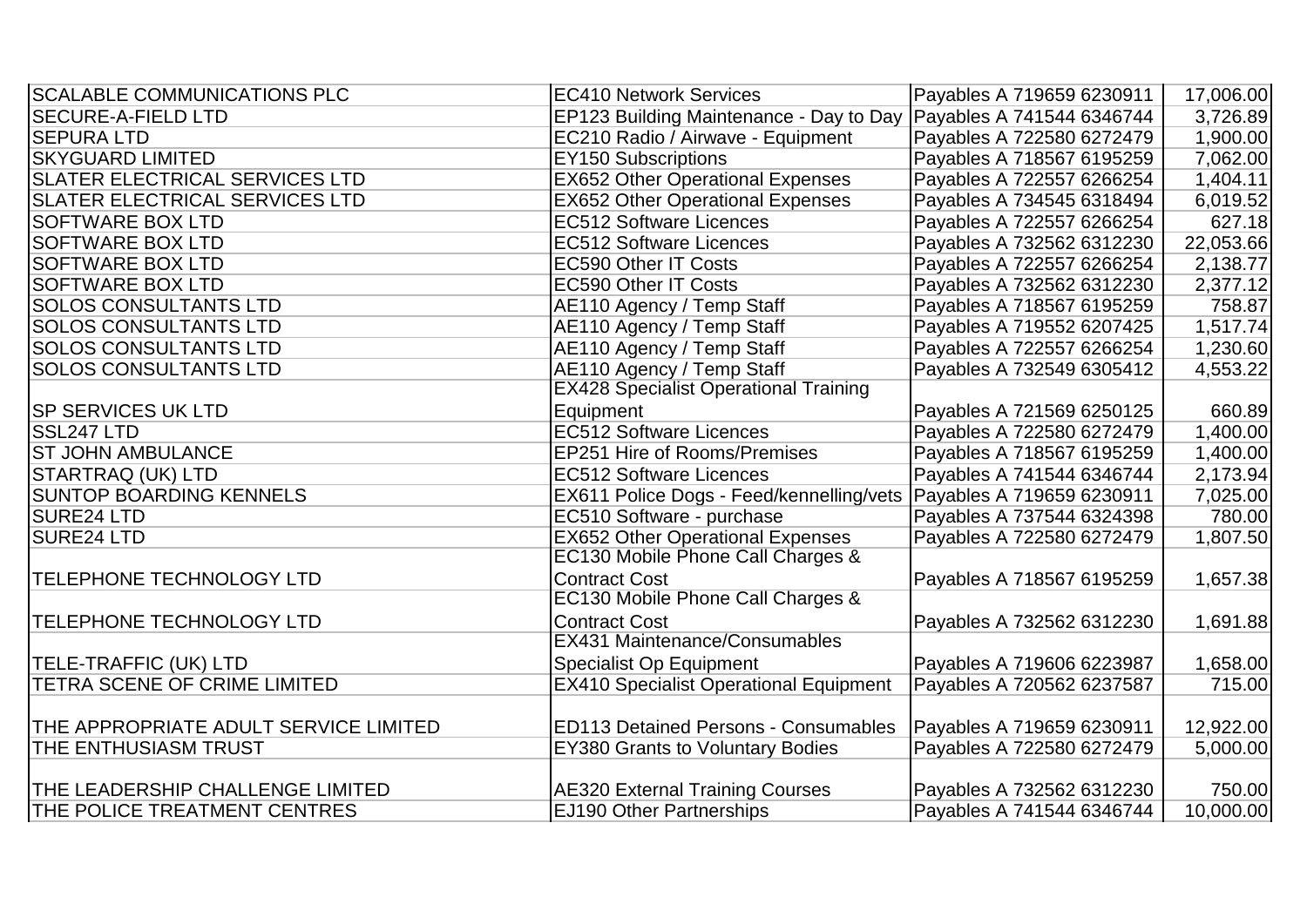| THRIFTY CAR & VAN RENTAL (SCOT GROUP LTD) | ET211 Hire of Transport - Operational         | Payables A 732549 6305412 | 1,050.00   |
|-------------------------------------------|-----------------------------------------------|---------------------------|------------|
| <b>TREBLE 5 TREBLE 1 LTD</b>              | EJ190 Other Partnerships                      | Payables A 718567 6195259 | 7,850.75   |
| VBCS                                      | <b>EX652 Other Operational Expenses</b>       | Payables A 734545 6318494 | 1,107.27   |
| <b>VALUE PRODUCTS LTD</b>                 | EP501 Fixtures & Fittings                     | Payables A 722580 6272479 | 716.80     |
| VENSON NOTTS LTD                          | ET211 Hire of Transport - Operational         | Payables A 719606 6223987 | 306,056.63 |
| <b>VICTIM SUPPORT NOTTINGHAMSHIRE</b>     | EY360 Other PA Grants                         | Payables A 741544 6346744 | 109,200.00 |
| VICTORIA CENTRE PARTNERSHIP               | ET455 Public Transport & Parking              | Payables A 720562 6237587 | 4,224.60   |
| <b>VIRGIN MEDIA BUSINESS LTD</b>          | <b>EC420 Network Management</b>               | Payables A 719606 6223987 | 41,975.71  |
|                                           | EC130 Mobile Phone Call Charges &             |                           |            |
| <b>VODAFONE CORPORATE LIMITED</b>         | <b>Contract Cost</b>                          | Payables A 732562 6312230 | 36,012.56  |
|                                           | EC130 Mobile Phone Call Charges &             |                           |            |
| VODAFONE CORPORATE LIMITED                | <b>Contract Cost</b>                          | Payables A 737544 6324398 | 3,472.33   |
| VODAFONE CORPORATE LIMITED                | EJ801 PNC Costs                               | Payables A 722580 6272479 | 3,575.60   |
| <b>VOLUNTEER POLICE CADETS</b>            | <b>EE150 Books &amp; Publications</b>         | Payables A 719606 6223987 | 936.00     |
|                                           | <b>EX431 Maintenance/Consumables</b>          |                           |            |
| <b>VYSIONICS ITS LTD</b>                  | <b>Specialist Op Equipment</b>                | Payables A 719606 6223987 | 14,932.00  |
| WA PRODUCTS (UK) LTD                      | EF170 SOC Consumables                         | Payables A 719561 6212577 | 1,000.32   |
| WA PRODUCTS (UK) LTD                      | EP501 Fixtures & Fittings                     | Payables A 718567 6195259 | 2,534.12   |
| WA PRODUCTS (UK) LTD                      | EU111 Clothing & Uniforms                     | Payables A 718567 6195259 | 2,400.99   |
| WA PRODUCTS (UK) LTD                      | <b>EX410 Specialist Operational Equipment</b> | Payables A 718567 6195259 | 1,368.45   |
|                                           | <b>EX431 Maintenance/Consumables</b>          |                           |            |
| <b>WA PRODUCTS (UK) LTD</b>               | <b>Specialist Op Equipment</b>                | Payables A 718567 6195259 | 2,073.66   |
|                                           | <b>EX431 Maintenance/Consumables</b>          |                           |            |
| <b>WA PRODUCTS (UK) LTD</b>               | <b>Specialist Op Equipment</b>                | Payables A 719561 6212577 | 1,128.78   |
| <b>WB POWER SERVICES LTD</b>              | <b>EP102 Planned Maintenance</b>              | Payables A 721554 6244121 | 568.32     |
| <b>IWF GLAZING PROTECTION LTD</b>         | EP501 Fixtures & Fittings                     | Payables A 718567 6195259 | 982.00     |
| WM SUGDEN & SONS LTD                      | EU111 Clothing & Uniforms                     | Payables A 718567 6195259 | 918.00     |
| WM SUGDEN & SONS LTD                      | EU111 Clothing & Uniforms                     | Payables A 721569 6250125 | 728.50     |
| WOMENS AID INTEGRATED SERVICES            | <b>EY360 Other PA Grants</b>                  | Payables A 739545 6330508 | 25,728.00  |
| <b>IWORKSOP SEA CADETS</b>                | <b>EY380 Grants to Voluntary Bodies</b>       | Payables A 732549 6305412 | 1,346.55   |
| <b>WPC SOFTWARE LTD</b>                   | <b>EC512 Software Licences</b>                | Payables A 729542 6284550 | 12,899.85  |
| <b>WPC SOFTWARE LTD</b>                   | <b>EC512 Software Licences</b>                | Payables A 731545 6288976 | 539.29     |
| <b>WPDM LTD</b>                           | EC501 Hardware - purchase                     | Payables A 719606 6223987 | 9,950.00   |
| <b>WPLC DIGITAL LLP</b>                   | <b>EY251 Professional Fees</b>                | Payables A 732562 6312230 | 8,500.00   |